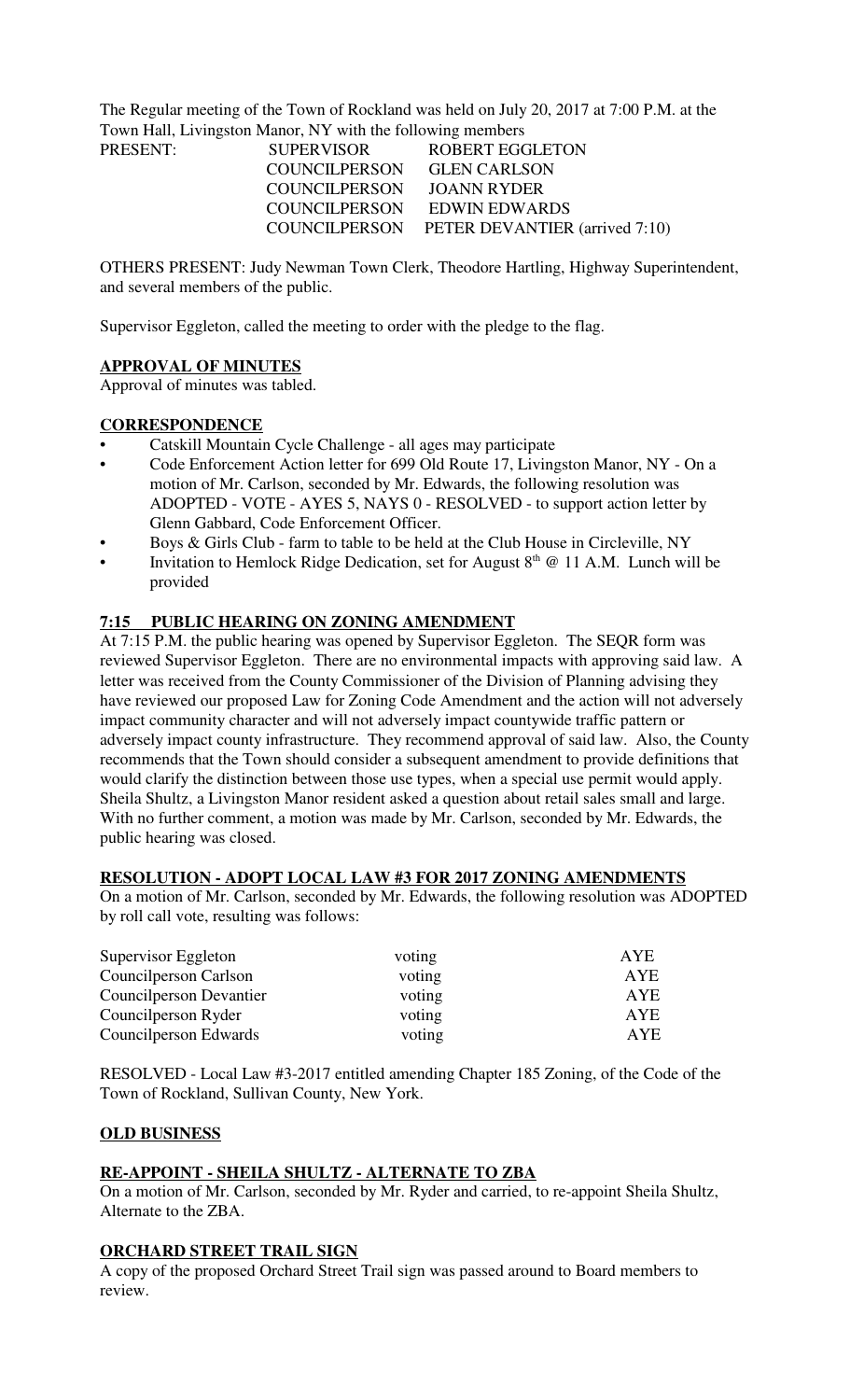# *REGULAR MEETING, TOWN OF ROCKLAND, JULY 20, 2017*

# **RESOLUTION - APPROVE ORCHARD STREET TRAIL SIGN**

On a motion of Mr. Carlson, seconded by Mr. Devantier and carried, the Board hereby approves the proposed sign for Orchard Street Trail.

# **HANDICAP RAMP**

Supervisor Eggleton is seeking additional quotes to replace the handicap ramp at the Town Hall.

# **NEW BUSINESS**

### **RENEWAL OF LIQUOR LICENSE - ROSCOE DINER**

On a motion of Mr. Devantier, seconded by Mr. Carlson and carried, the Board had no objections for the Roscoe Diner to renew their Liquor License.

### **ACCEPT SUPERVISOR MONTHLY REPORT**

On a motion of Mr. Edwards, seconded by Mr. Carlson and carried, to accept the Supervisors report as presented.

# **TOWN CLERK MONTHLY REPORT**

The Town Clerk's monthly report was presented.

# **ZBA - Scheduled Hearing**

The Zoning Board of Appeals has scheduled a Public Hearing on the Use Variance application for the Kaatskellar located on 39 Main Street, Livingston Manor. They want approval to use a camping trailer on said parcel. The hearing is set for August 1, 2017 at 7:30 P.M.

# **DEPARTMENT HEADS**

**Ted Hartling, Highway Superintendent** gave his report. They have paved Burnt Hill Road, Creamery Road, School Street and Arts Boulevard. He is still waiting on an agreement drafted by Ken Klein, Town Attorney with Maple Lake Camp and their truck traffic due to hauling sewage. Supervisor Eggleton will contact Ken on this issue.

Ted also reported that FEMA declared a disaster from the snow storm in March. He has filed documents and anticipates the Town to received approximately \$28,000.

# **APPROVAL OF BILLS**

On a motion of Mr. Carlson, seconded by Mr. Devantier, the following resolution was ADOPTED - VOTE - AYES 5, NAYS 0 - (Mr. Devantier abstained from voting on #80 for RR Water and #88 for Roscoe Sewer) RESOLVED - to approve the bills on the abstract #13 in the following amounts:

| General Fund                 | 247 to 262 | \$53,073.78  |
|------------------------------|------------|--------------|
| Highway                      | 220 to 229 | \$20,179.21  |
| Liv. Manor Sewer             | 107 to 113 | \$7,076.51   |
| Liv. Manor Water             | 97 to 103  | \$5,130.22   |
| Roscoe Sewer                 | 93 to 98   | \$2,375.54   |
| <b>Roscoe Rockland Water</b> | 84 to 91   | \$5,066.34   |
| Roscoe Rockland Light        | 25 to 26   | \$1,042.59   |
| <b>Orchard St. Cemetery</b>  | 2          | \$1,000.00   |
| Liv. Manor Construction      | 21 to 22   | \$145,088.55 |
| Hazel Park Light             | 13 to 14   | 52.74<br>\$  |
| Liv. Manor Light             | 13 to 14   | \$1,925.80   |
| Trust & Agency               |            | 300.00       |
|                              |            |              |

# **ADJOURNMENT**

On a motion of Mr. Carlson seconded by Mr. Devantier and carried, the meeting was adjourned at 7:56 P.M.

Respectfully submitted,

Judy Newman, Town Clerk

\_\_\_\_\_\_\_\_\_\_\_\_\_\_\_\_\_\_\_\_\_\_\_\_\_\_\_\_\_\_\_\_\_\_\_